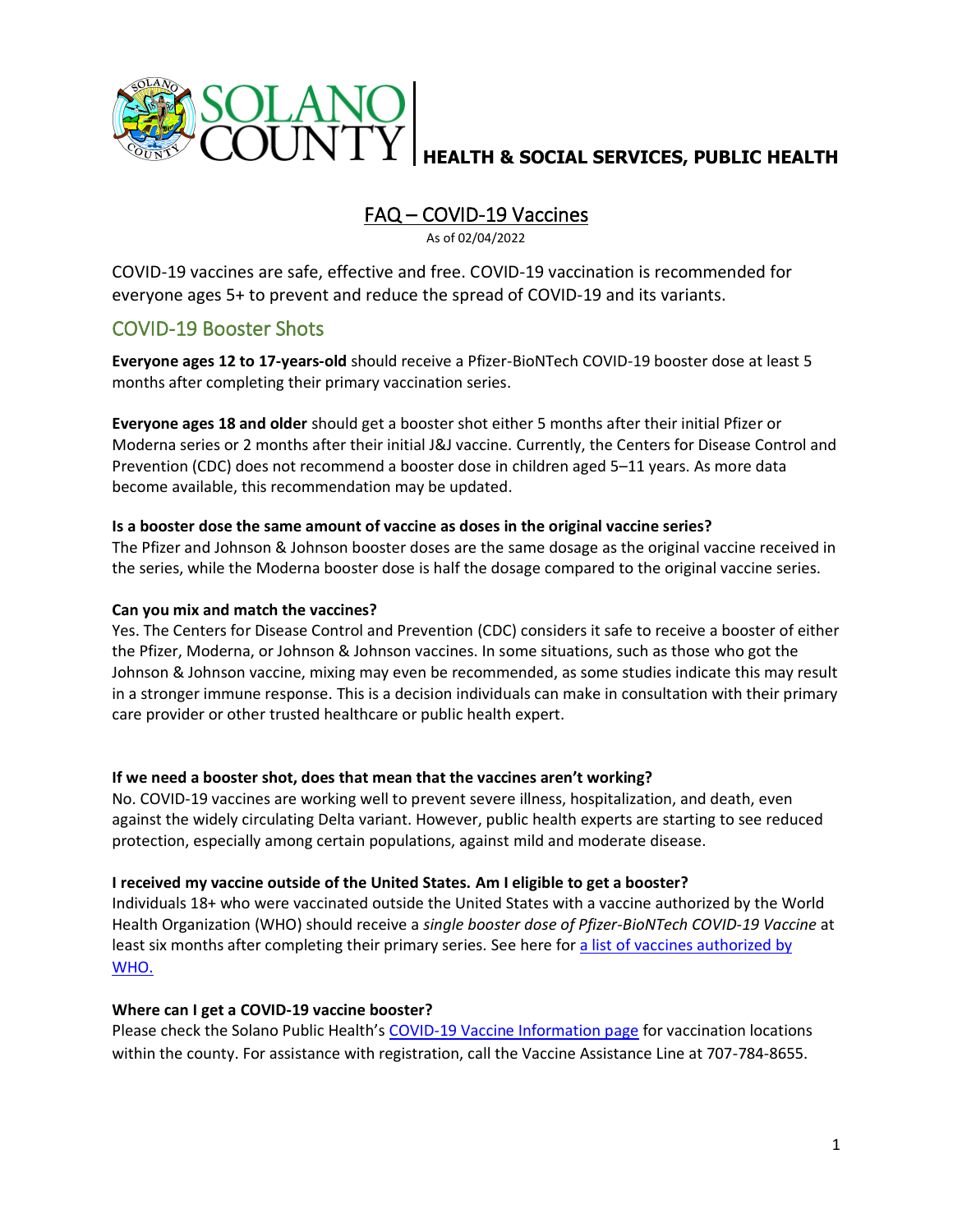

You may also check with your healthcare provider to provide you with additional information about vaccine availability. Individuals can also schedule an appointment at their nearest pharmacy.

# Pediatric COVID-19 Vaccines

The Centers for Disease Control & Prevention (CDC) now recommends the Pfizer-BioNTech COVID-19 vaccine for children ages 5 through 11 years old. The vaccine is over 90% effective at preventing COVID-19 in children within this age group. This recommendation was made based on in-depth review of available safety, immunogenicity, and efficacy data.

After getting a COVID-19 vaccine, children may have some side effects like those seen in adults and with other vaccines. These are normal signs that their body is building protection, but they should go away in a few days.

# **Do children younger than 12 years old need to be vaccinated?**

With many children back in school and participating in extracurricular activities, COVID-19 vaccination among children ages 5 through 11 years is critical to preventing infection and possible severe disease, as well as reducing the spread of COVID-19. While fewer children have been sick with COVID-19 compared to adults, children can be infected with the virus, and there is no way to tell in advance if a child will get a severe or mild case.

## **How does dosage work for children?**

Children ages 5 through 11 will receive an age-appropriate dose that is one-third of what adolescents and adults receive. Smaller needles, designed specifically for children, are used for children ages 5 through11 years. COVID-19 vaccine dosage does not vary by patient weight but by age on the day of vaccination. Children are still required to get two doses three weeks apart to be considered fully vaccinated.

## **Is this Pfizer vaccine the same one that is given to adolescents and adults?**

The Pfizer vaccine for children ages 5 through 11 has the same active ingredients as the vaccine given to adults and adolescents. However, the vaccine for children comes in a different vial with a different color cap, and the dosage for this age group is one-third of the dosage for adolescents and adults. The vaccine that is given to adults and adolescents cannot be used for children ages 5 through 11 years.

## **Is it safe to co-administer COVID-19 vaccines with other vaccines, like flu?**

Yes, if a patient is eligible, both flu and COVID-19 vaccines can be administered at the same visit, as [recommended by CDC.](https://www.cdc.gov/vaccines/covid-19/clinical-considerations/covid-19-vaccines-us.html?CDC_AA_refVal=https%3A%2F%2Fwww.cdc.gov%2Fvaccines%2Fcovid-19%2Finfo-by-product%2Fclinical-considerations.html#Coadministration) In addition to flu vaccine, COVID-19 vaccine can be given with other vaccines as well.

**Is there an increased vaccination risk to children who have pre-existing conditions like asthma?**

Youth aged 5 and up can still receive the COVID-19 vaccine even if they have health conditions. Talk to your doctor or clinic about your child's specific conditions.

# **Will children have to get vaccinated to attend in-person schooling?**

Students will be required to be vaccinated for in-person learning **starting the term following FDA full approval of the vaccine** for their grade span (7-12 and K-6). The COVID-19 vaccine will be added to the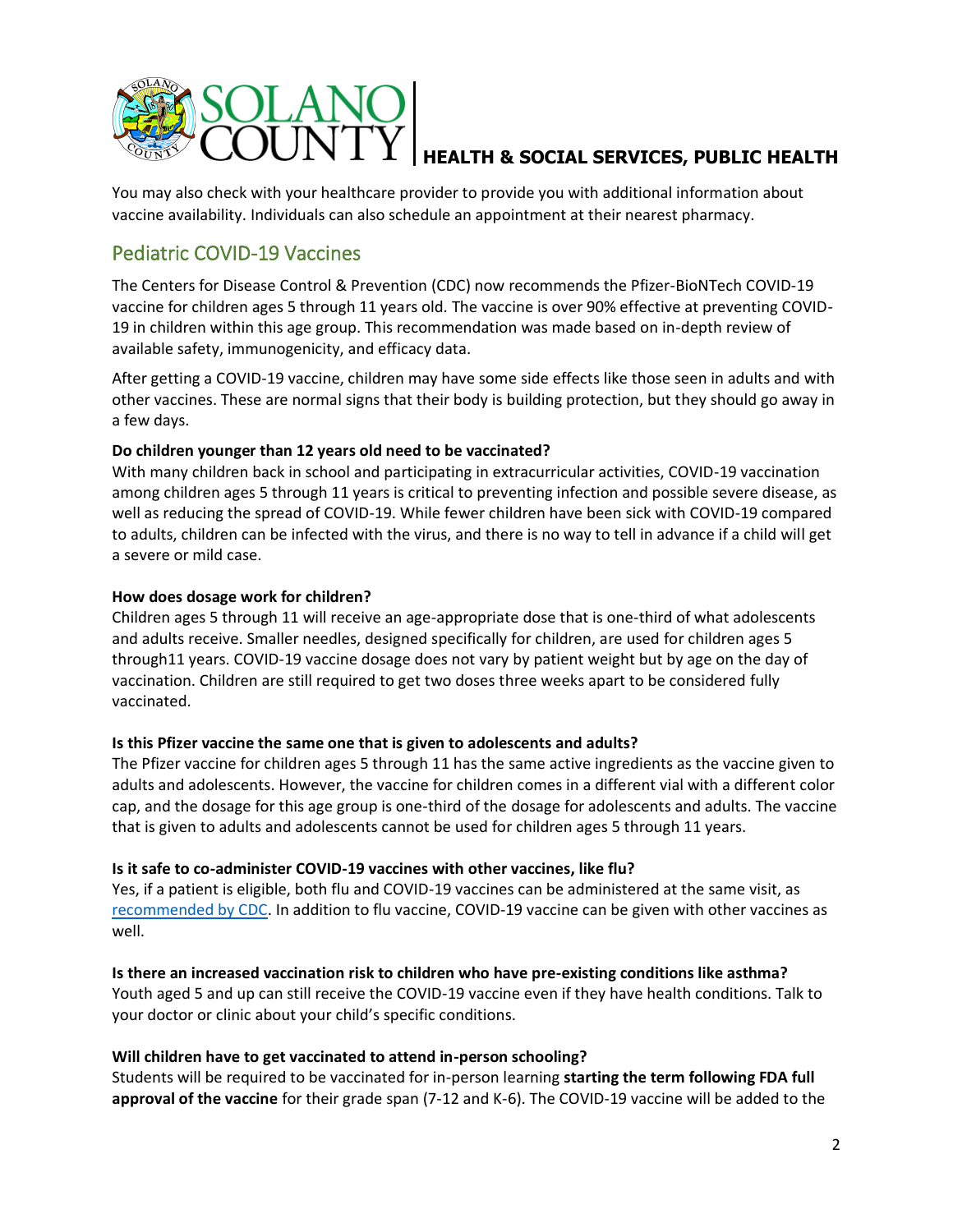

list of already required vaccinations for school, including vaccines for measles, mumps, rubella and more.

# Immunocompromised Additional Dose

Additional doses of Pfizer or Moderna COVID-19 vaccines are now available for those with moderately to severely compromised immune systems.

This includes people who:

- Get **active cancer treatment** for tumors or cancers of the blood
- Got an **organ transplant** and are taking medicine to suppress the immune system
- Got a **stem cell transplant** within the last 2 years or are taking medicine to suppress the immune system
- Have **moderate or severe primary immunodeficiency** (such as DiGeorge syndrome, Wiskott-Aldrich syndrome)
- Have **advanced or untreated HIV infection**
- Get **active treatment with high-dose corticosteroids** or other drugs that suppress the immune response

Talk to your doctor to see if getting an additional dose is right for you.

# **Eligibility**

## **Who is eligible to be vaccinated?**

Anyone 5 years old and over can get vaccinated.

## **Are vaccines free?**

Yes, vaccines are provided for free to anyone living in the United States, regardless of immigration or health insurance status.

## **How will I know when and where to go?**

Please check the Solano Public Health's [COVID-19 Vaccine Information page](https://www.solanocounty.com/depts/ph/coronavirus_links/covid_19_vaccines.asp) for more information about vaccination locations within the county. You may also check with your healthcare provider to provide you with additional information about vaccine availability. More clinics can also be found using the state's MyTurn notification and vaccine clinic platform at [www.myturn.ca.gov,](https://myturn.ca.gov/) where you can find more information about vaccine clinics surrounding Solano County.

## **How do I get a proof of vaccination?**

Visit [myvaccinerecord.cdph.ca.gov,](https://www.myvaccinerecord.cdph.ca.gov/) and enter your name, date of birth and the phone number or email that you used to sign up for your vaccine appointment.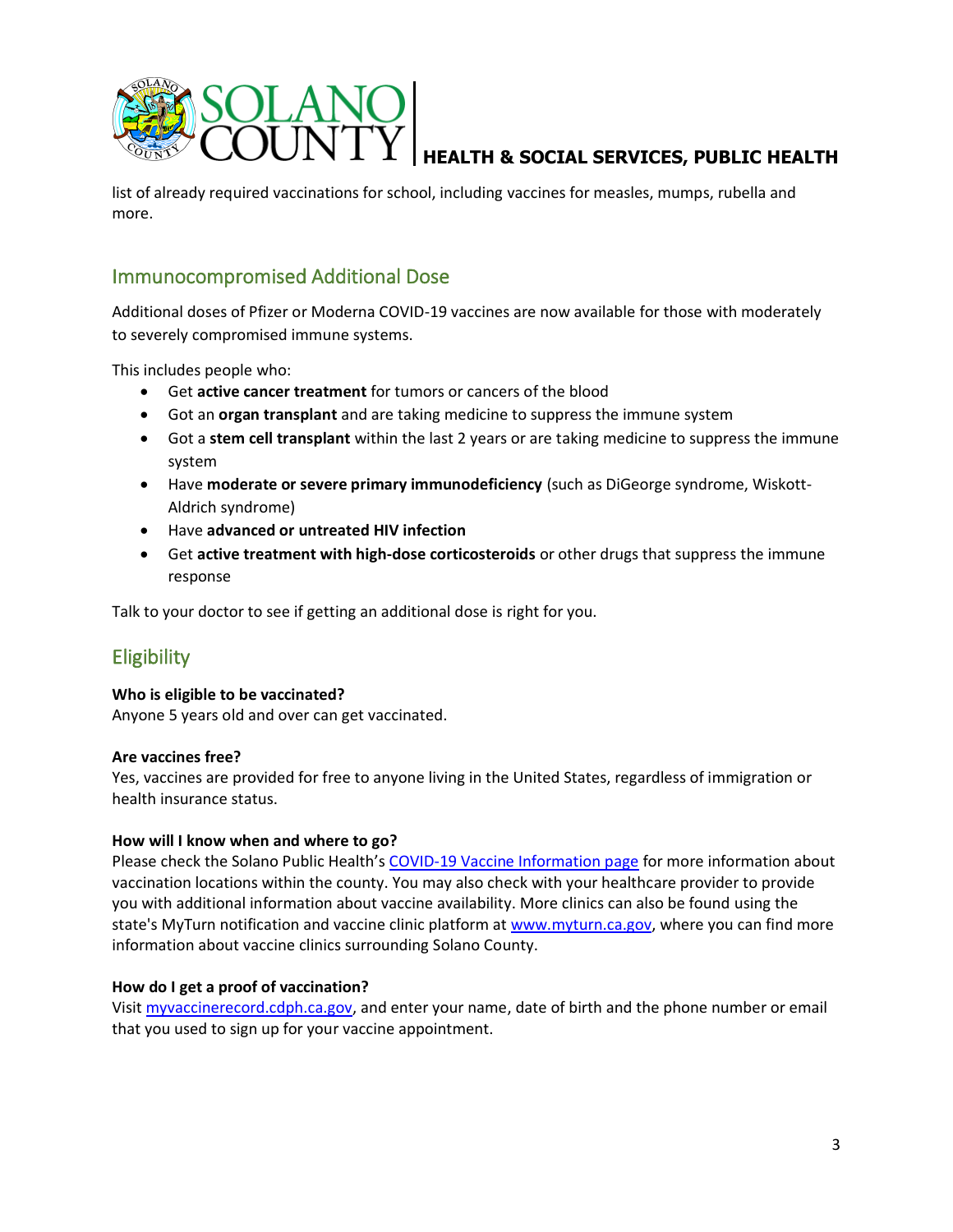

If your record still isn't found, contact your provider to update your vaccination record or request a review of your record through the [CDPH Virtual Assistant](https://chat.myturn.ca.gov/?id=17) or call the Solano County Vaccination Assistance Line at **707-784-8655**.

# Fully Vaccinated Individuals

## **When is a person considered fully vaccinated for COVID-19?**

A person is considered fully vaccinated two weeks after receipt of the second dose in a 2-dose series (Pfizer-BioNTech and Moderna) or two weeks after receipt of the single dose of the Janssen vaccine. Fully vaccinated people can:

- Visit with other fully vaccinated people indoors without wearing masks or physical distancing
- Visit with unvaccinated people from a single household who are at low risk for severe COVID-19 disease indoors without wearing masks or physical distancing
- Refrain from quarantine following a known exposure if asymptomatic (must continue to monitor for symptom development for 14 days and testing on day 5-7 is recommended by the CDC)
- Travel within the United States without needing to get tested before or after travel or selfquarantine after travel (unless required by the destination)
- Travel internationally without needing to get tested before leaving the U.S. (unless required by the destination abroad) and do not need to self-quarantine after returning to the U.S. (unless required by the destination, and CDC still recommends testing 3-5 days upon returning from international travel)

# **How long is the protection from the COVID-19 vaccine?**

We are still unsure of the length of the protection for the vaccines. Experts are working to learn more about both natural immunity and vaccine-induced immunity to the COVID-19 virus.

# **I was vaccinated outside of the United States with a different type of vaccine. How do I know if I'm considered fully vaccinated?**

If you completed all the recommended doses of a vaccine authorized by the World Health Organization (WHO), you are considered fully vaccinated. WHO has listed the following COVID-19 vaccines for emergency use:

- Pfizer-BioNTech COVID-19 Vaccine (e.g., BNT162b2, COMIRNATY, Tozinameran)
- AstraZeneca-Oxford COVID-19 Vaccine (e.g., [ChAdOx1-S (recombinant)], AZD1222, Covishield, Vaxzevria)
- Janssen (Johnson & Johnson) COVID-19 Vaccine (e.g., Ad26.COV2.S)
- Moderna COVID-19 Vaccine (e.g., mRNA 1273, Takeda, Spikevax)
- Sinopharm-BIBP COVID-19 Vaccine
- Sinovac-CoronaVac COVID-19 Vaccine
- Bharat Biotech International COVID-19 Vaccine (e.g., BBV152, COVAXIN)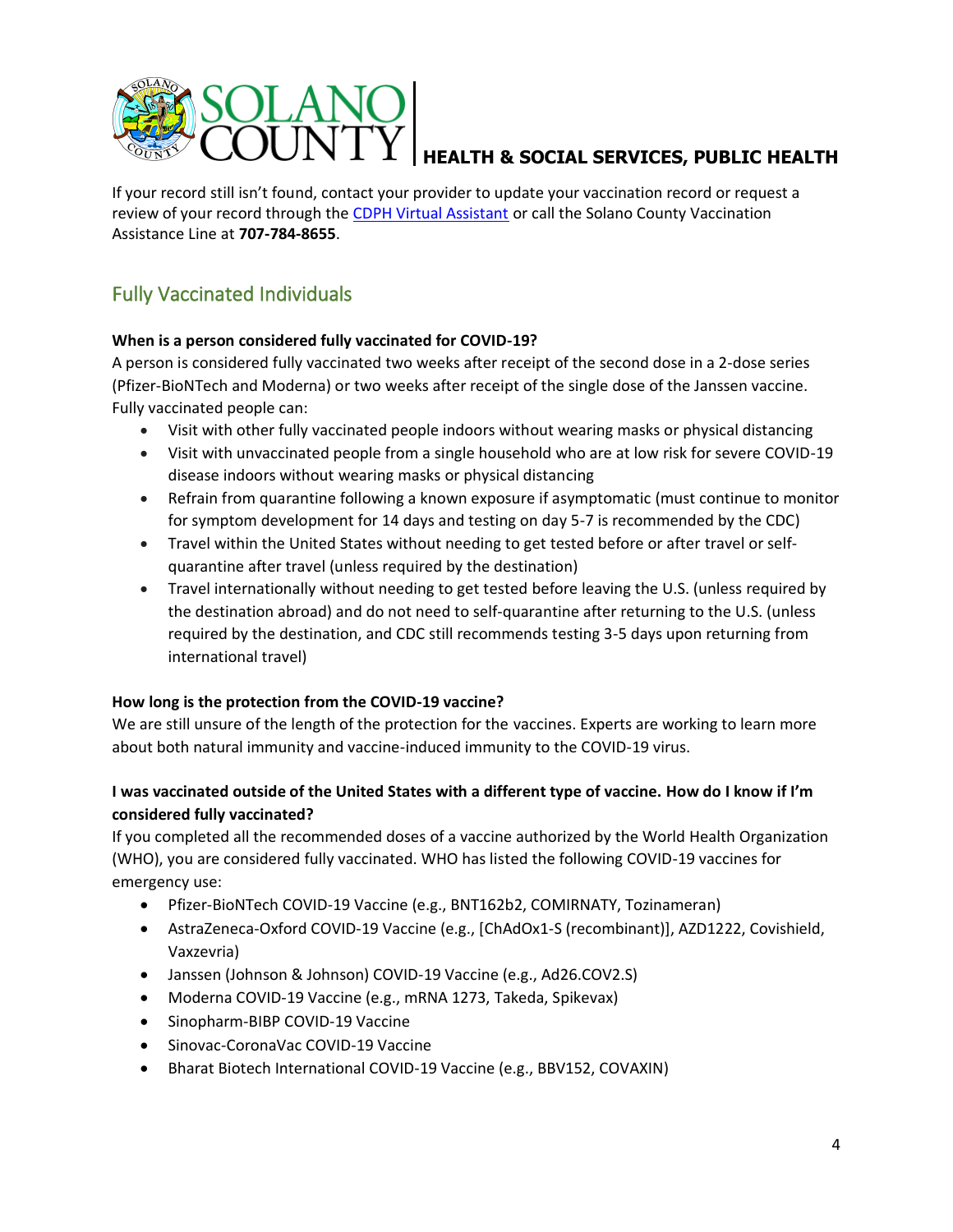

If you received all or some of the recommended doses of a COVID-19 vaccine series with a vaccine that is *not listed for emergency use by WHO*, you should get vaccinated with an FDA-approved or FDAauthorized vaccine (2-dose Pfizer-BioNTech or Moderna or single Janssen dose) at least 28 days after receiving the last dose of a non-authorized vaccine.

# Safety and Effectiveness

# **Why should I get vaccinated?**

Vaccination is an important tool to help stop the pandemic. It protects you and others by reducing infection and the spread of COVID-19. Together, the vaccine and other public health measures (like wearing a face covering and social distancing) will offer the best protection from COVID-19, reducing further spread so businesses and schools can fully reopen, and we can return to a more normal way of life.

# **Are the vaccines safe and effective?**

Yes, the COVID-19 vaccine is safe. It has undergone tens of thousands of clinical trials and has met the FDA's rigorous standards for safety needed to support emergency use. Vaccines have a long history of safety and effectiveness. While infrastructure to manufacture COVID-19 vaccines is being scaled up as quickly as possible, routine processes and procedures are in place to ensure the safety of any vaccine that is authorized or approved for use. The Centers for Disease Control and Prevention (CDC) has an independent group of experts that reviews all the safety data as it comes in and provides regular safety updates. The State of California also conducts its own review of the vaccines' clinical data to ensure they're safe to use. The CDC, Food and Drug Administration and healthcare providers will continue safety monitoring as more people are vaccinated to learn about any additional vaccine side effects.

## **How does the vaccine work?**

The Moderna and Pfizer-BioNTech vaccines are mRNA vaccines. The vaccines do not contain live viruses and cannot cause COVID-19 infection. The contents of the vaccine are rapidly broken down by the human body after injection and do not interact with or affect with a person's DNA. The vaccines use messenger RNA to teach the body's own cells to produce antibodies to protect itself from COVID-19. Both vaccines require two doses over a three- to four-week period.

The J&J/Janssen COVID-19 vaccine is a viral vector vaccine, meaning it uses a modified version of a different virus to deliver important instructions to our cells. It does not contain live viruses and cannot cause COVID-19 infection.

## **What are the side effects?**

Common side effects include pain and swelling on the injection site and fever, chills, tiredness, and headache throughout the rest of the body. These side effects are normal signs that the body is building protections. These side effects may affect the ability to do daily activities, but they should go away in a few days.

## **If I am pregnant, can I still receive the vaccine?**

If you are pregnant, it is recommended that you receive a COVID-19 vaccine. Based on how the vaccines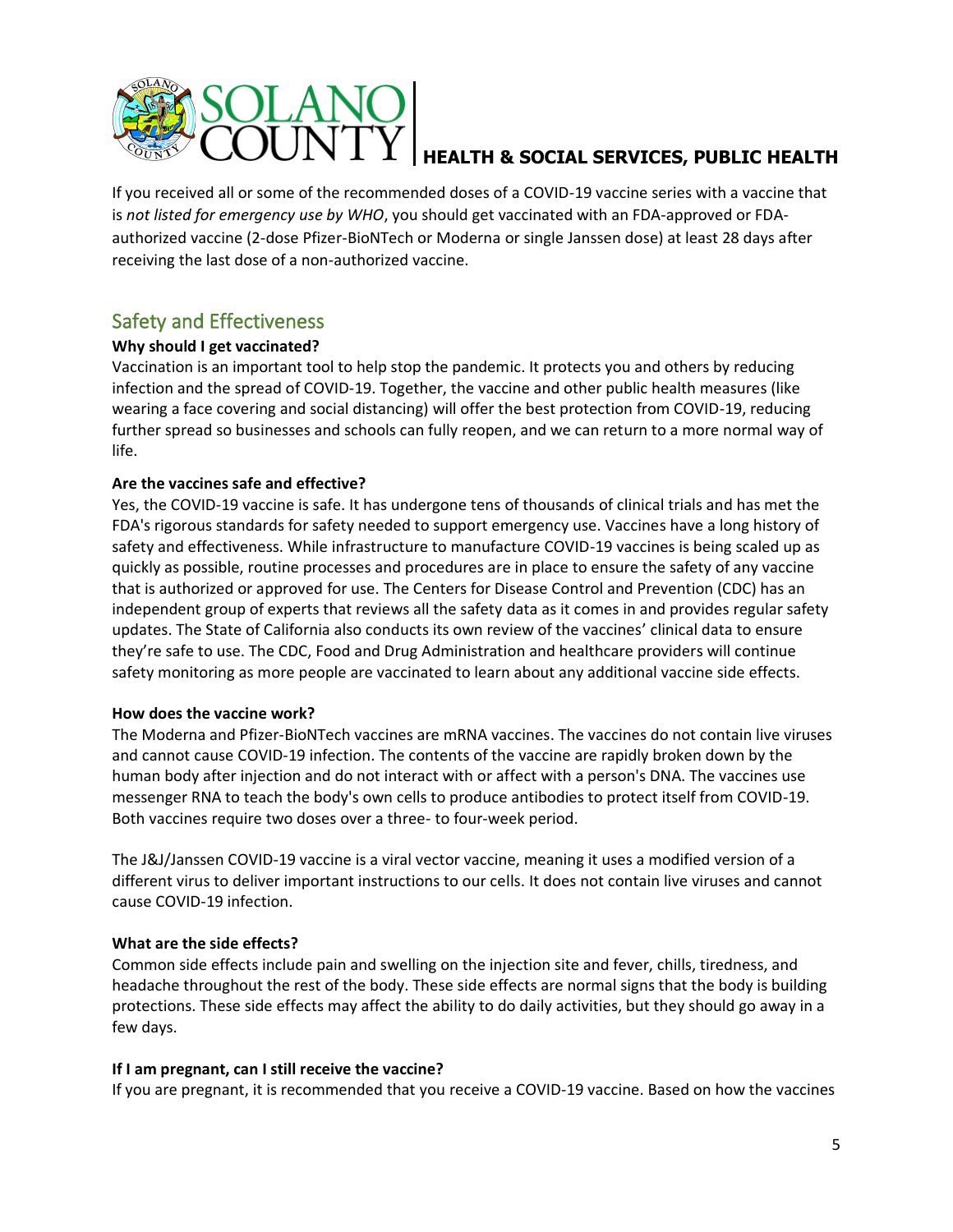

work in the body, experts believe they are do not pose a specific risk for people who are pregnant and may be beneficial for protecting the child in utero and in the first year of life. You may want to have a conversation with your healthcare provider to help you decide whether to get vaccinated with a vaccine that has been authorized for use under Emergency Use Authorization. However, there are currently limited data on the safety of COVID-19 vaccines in pregnant people.  

## **What happens if I miss or am late for the second dose of the series?**

If you miss your second dose appointment, you should reschedule as soon as possible. The CDC recommends following recommended guidelines, but if this is not feasible, the second dose of either Pfizer or Moderna vaccine can be administered up to six weeks after the first one. Both doses are needed for full protection. A single dose conveys a lower degree of protection from the virus than two doses. There is no reason to schedule a third dose if the second is received late.

# **Can I take my dose early if I have a scheduling conflict?**

The CDC indicates that it is safe to administer vaccines up to four days early. Anything beyond that should be considered an error and reported (to your healthcare provider or directly to the Vaccine Adverse Event Reporting System).

# **What if I get infected with COVID-19 after the first dose of vaccine but before the second one? Will I need to wait and retake the first dose or just get the second?**

There is no need to retake the first dose. Self-isolate for 10 days from symptom onset or from the testing date if you are asymptomatic. Schedule your second dose appointment after the self-isolation period is complete.

## **Can you get COVID-19 after being vaccinated? What are breakthrough infections?**

Yes, there is a chance of contracting COVID-19 after being vaccinated. A breakthrough infection is an infection with a virus, bacterium, or other germ after you have been vaccinated. This is an expected occurrence for a small percentage of those who are vaccinated, since no vaccine is 100% effective. Research shows that people who are boosted have additional protection, reducing their risk of getting infected.

## **How can I prevent a breakthrough COVID-19 infection?**

Solano County Public health advises that everyone gets vaccinated and boosted. Regardless of vaccination status, continue to follow all safety precautions (masking, social distancing and hand hygiene) while the COVID-19 pandemic continues. Avoid indoor gatherings, especially when many people are present, mask-wearing is inconsistent, or ventilation is poor. The basic coronavirus precautions are effective in lowering your chances of becoming infected with the coronavirus, even after you have been fully vaccinated.

## **FACT SHEETS**

Both Pfizer and Moderna have created fact sheets that include common side effects and other information you should know: